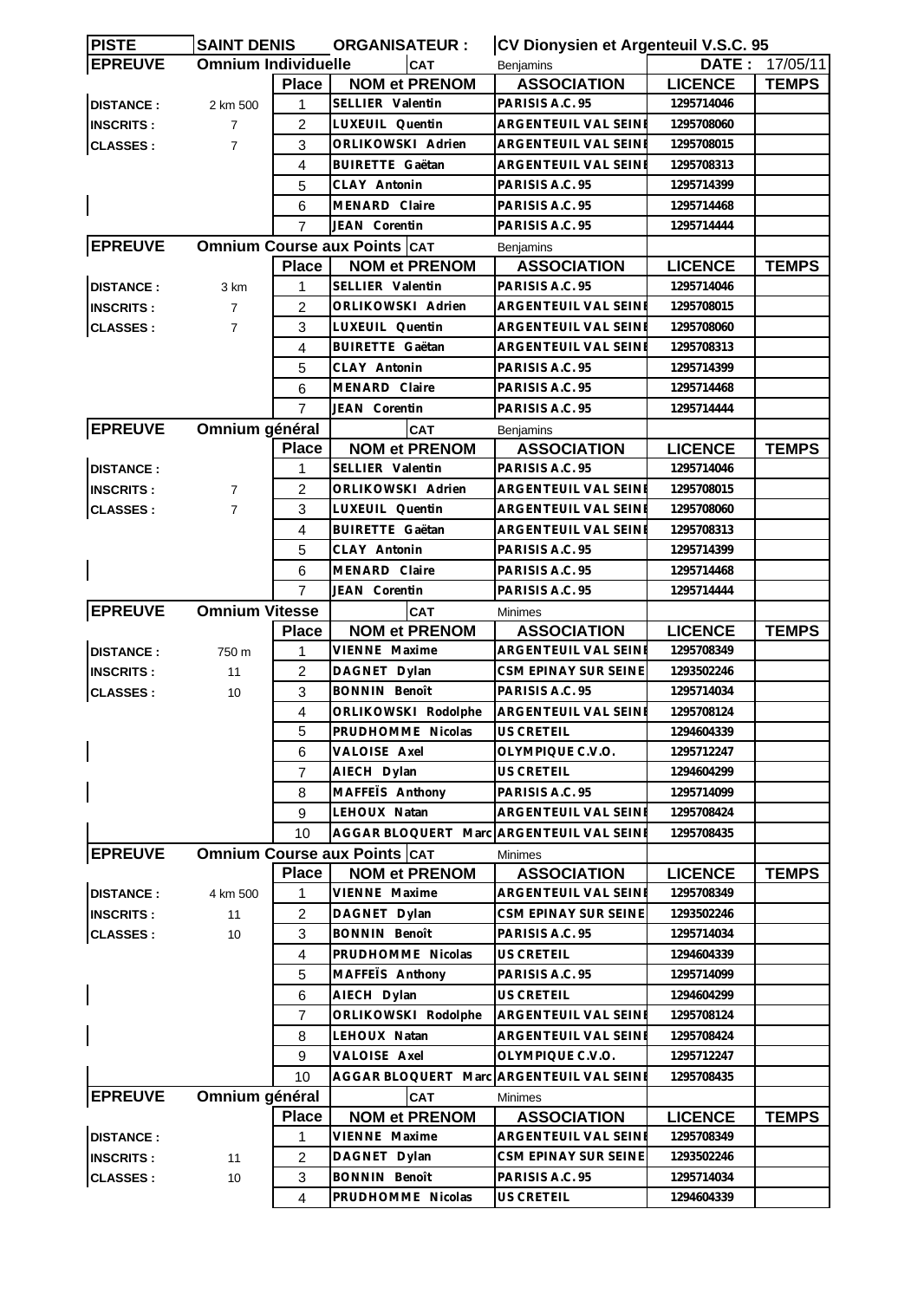|                  |                           | 5                 | ORLIKOWSKI Rodolphe                      | ARGENTEUIL VAL SEINE                         | 1295708124                   |              |
|------------------|---------------------------|-------------------|------------------------------------------|----------------------------------------------|------------------------------|--------------|
|                  |                           | 6                 | MAFFEIS Anthony                          | PARISIS A.C. 95                              | 1295714099                   |              |
|                  |                           | $\overline{7}$    | AIECH Dylan                              | US CRETEIL                                   | 1294604299                   |              |
|                  |                           | 8                 | VALOISE Axel                             | OLYMPIQUE C.V.O.                             | 1295712247                   |              |
|                  |                           | 9                 | LEHOUX Natan                             | ARGENTEUIL VAL SEINE                         | 1295708424                   |              |
|                  |                           | 10                | AGGAR BLOQUERT Marc ARGENTEUIL VAL SEINE |                                              | 1295708435                   |              |
| <b>EPREUVE</b>   | <b>Omnium Vitesse</b>     |                   | <b>CAT</b>                               | Cadets                                       |                              |              |
|                  |                           | <b>Place</b>      | <b>NOM et PRENOM</b>                     | <b>ASSOCIATION</b>                           | <b>LICENCE</b>               | <b>TEMPS</b> |
| <b>DISTANCE:</b> | 750 m                     | 1                 | VALADIER Thomas                          | <b>US CRETEIL</b>                            | 1294604068                   |              |
| <b>INSCRITS:</b> | 12                        | $\overline{c}$    | <b>EVENOT Killian</b>                    | EC AULNAY SOUS BOIS                          | 1293515207                   |              |
| <b>CLASSES:</b>  | 10                        | 3                 | CANRY Benjamin                           | ARGENTEUIL VAL SEINE                         | 1295708030                   |              |
|                  |                           | 4                 | GALAN Tymothé                            | ARGENTEUIL VAL SEINE                         | 1295708180                   |              |
|                  |                           | 5                 | MAUDOUIT Olivier                         | <b>US CRETEIL</b>                            | 1294604243                   |              |
|                  |                           | 6                 | RODRIGUES Thomas                         | <b>CV DIONYSIEN</b>                          | 1293506123                   |              |
|                  |                           | 7                 | MAITRE Florian                           | CSM CLAMART                                  | 1292411135                   |              |
|                  |                           | 8                 | SERODON Alexandre                        | <b>ISSY VELO CLUB</b>                        | 1292428101                   |              |
|                  |                           | 9                 | ROCHAT Paul                              | <b>ISSY VELO CLUB</b>                        | 1292428105                   |              |
|                  |                           | 10                | <b>HATIL Ruben</b>                       | <b>US CRETEIL</b>                            | 1294604295                   |              |
| <b>EPREUVE</b>   |                           |                   | <b>Omnium Course aux Points CAT</b>      | Cadets                                       |                              |              |
|                  |                           | <b>Place</b>      | <b>NOM et PRENOM</b>                     | <b>ASSOCIATION</b>                           | <b>LICENCE</b>               | <b>TEMPS</b> |
| <b>DISTANCE:</b> | 8 km                      | 1                 | MAITRE Florian                           | CSM CLAMART                                  | 1292411135                   |              |
| <b>INSCRITS:</b> | 12 <sup>2</sup>           | 2                 | VALADIER Thomas                          | <b>US CRETEIL</b>                            | 1294604068                   |              |
| <b>CLASSES:</b>  | 9                         | 3                 | MAUDOUIT Olivier                         | <b>US CRETEIL</b>                            | 1294604243                   |              |
|                  |                           | 4                 | EVENOT Killian                           | EC AULNAY SOUS BOIS                          | 1293515207                   |              |
|                  |                           | 5                 | HATIL Ruben                              | US CRETEIL                                   | 1294604295                   |              |
|                  |                           | 6                 | SERODON Alexandre                        | <b>ISSY VELO CLUB</b>                        | 1292428101                   |              |
| $\mathsf{l}$     |                           | $\overline{7}$    | ROCHAT Paul                              | <b>ISSY VELO CLUB</b>                        | 1292428105                   |              |
|                  |                           | 8                 | CANRY Benjamin                           | ARGENTEUIL VAL SEINE                         | 1295708030                   |              |
|                  |                           | 9                 | RODRIGUES Thomas                         | CV DIONYSIEN                                 | 1293506123                   |              |
| <b>EPREUVE</b>   | Omnium général            |                   | <b>CAT</b>                               | Cadets                                       |                              |              |
|                  |                           |                   |                                          |                                              |                              |              |
|                  |                           |                   |                                          |                                              |                              |              |
|                  |                           | <b>Place</b>      | <b>NOM et PRENOM</b>                     | <b>ASSOCIATION</b>                           | <b>LICENCE</b>               | <b>TEMPS</b> |
| <b>DISTANCE:</b> |                           | 1                 | VALADIER Thomas                          | <b>US CRETEIL</b>                            | 1294604068                   |              |
| <b>INSCRITS:</b> | 12                        | $\overline{2}$    | <b>EVENOT Killian</b>                    | EC AULNAY SOUS BOIS                          | 1293515207                   |              |
| <b>CLASSES:</b>  | 9                         | 3                 | MAITRE Florian                           | <b>CSM CLAMART</b>                           | 1292411135                   |              |
|                  |                           | $\overline{4}$    | MAUDOUIT Olivier                         | US CRETEIL                                   | 1294604243                   |              |
|                  |                           | 5                 | CANRY Benjamin                           | ARGENTEUIL VAL SEINE                         | 1295708030                   |              |
|                  |                           | 6                 | SERODON Alexandre                        | <b>ISSY VELO CLUB</b>                        | 1292428101                   |              |
|                  |                           | $\overline{7}$    | <b>HATIL Ruben</b>                       | US CRETEIL                                   | 1294604295                   |              |
|                  |                           | 8                 | RODRIGUES Thomas                         | <b>CV DIONYSIEN</b>                          | 1293506123                   |              |
|                  |                           | 9                 | ROCHAT Paul                              | <b>ISSY VELO CLUB</b>                        | 1292428105                   |              |
| <b>EPREUVE</b>   |                           |                   | <b>Omnium Course aux Points CAT</b>      | Dames M.C.J.S.                               |                              |              |
|                  |                           | <b>Place</b>      | <b>NOM et PRENOM</b>                     | <b>ASSOCIATION</b><br>CSM VILLENEUVE GARE    | <b>LICENCE</b>               | <b>TEMPS</b> |
| <b>DISTANCE:</b> | 4 km 500                  | 1                 | DURAND Alexia                            | CSM VILLENEUVE GARE                          | 1292420126<br>1292420192     |              |
| <b>INSCRITS:</b> | 11                        | 2                 | GAMBIER Kelly                            |                                              |                              |              |
| <b>CLASSES:</b>  | 9                         | 3                 | ARNOUX Audrey                            | CSM VILLENEUVE GARE                          | 1292420009                   |              |
|                  |                           | 4                 | RIBAULT Christelle                       | CSM VILLENEUVE GARE                          | 1292420053                   |              |
|                  |                           | 5                 | LE BRAS Justine                          | ARGENTEUIL VAL SEINE                         | 1295708416                   |              |
|                  |                           | 6                 | TESSIER OCEANE                           | US CRETEIL                                   | 3499031213<br>1292401217     |              |
|                  |                           | $\overline{7}$    | POLMONT Estelle<br>LECQUE Alexandra      | <b>CSM PUTEAUX</b>                           |                              |              |
|                  |                           | 8<br>9            | TURCOT Valentine                         | ARGENTEUIL VAL SEINE<br>ARGENTEUIL VAL SEINE | 1295708422<br>1295708294     |              |
|                  |                           |                   |                                          |                                              |                              |              |
| <b>EPREUVE</b>   | <b>Omnium Elimination</b> |                   | <b>CAT</b>                               | Dames M.C.J.S.                               |                              |              |
|                  | 10 km                     | <b>Place</b><br>1 | <b>NOM et PRENOM</b>                     | <b>ASSOCIATION</b><br>CSM VILLENEUVE GARE    | <b>LICENCE</b><br>1292420192 | <b>TEMPS</b> |
| <b>DISTANCE:</b> | 11                        | 2                 | GAMBIER Kelly<br>RIBAULT Christelle      | CSM VILLENEUVE GARE                          | 1292420053                   |              |
| <b>INSCRITS:</b> | 9                         | 3                 | DURAND Alexia                            | CSM VILLENEUVE GARE                          | 1292420126                   |              |
| <b>CLASSES:</b>  |                           |                   | LE BRAS Justine                          | ARGENTEUIL VAL SEINE                         | 1295708416                   |              |
|                  |                           | 4<br>5            | TESSIER OCEANE                           | US CRETEIL                                   | 3499031213                   |              |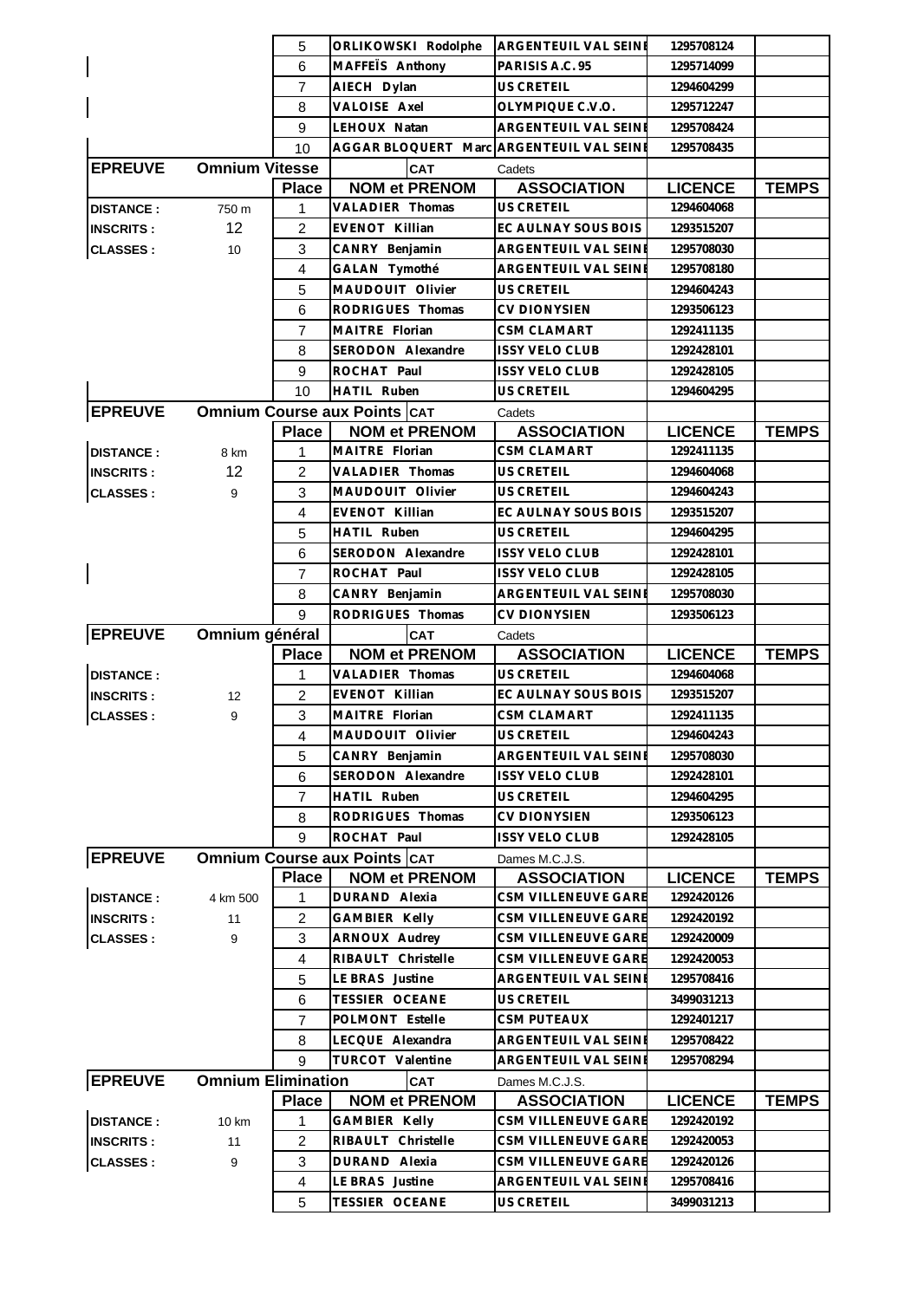|                  |                                 | 6                 | ARNOUX Audrey                        | CSM VILLENEUVE GARE      | 1292420009     |              |
|------------------|---------------------------------|-------------------|--------------------------------------|--------------------------|----------------|--------------|
|                  |                                 | 7                 | POLMONT Estelle                      | <b>CSM PUTEAUX</b>       | 1292401217     |              |
|                  |                                 | 8                 | <b>TURCOT Valentine</b>              | ARGENTEUIL VAL SEINE     | 1295708294     |              |
|                  |                                 | 9                 | LECQUE Alexandra                     | ARGENTEUIL VAL SEINI     | 1295708422     |              |
| <b>EPREUVE</b>   | Omnium général                  |                   | CAT                                  | Dames M.C.J.S.           |                |              |
|                  |                                 | <b>Place</b>      | <b>NOM et PRENOM</b>                 | <b>ASSOCIATION</b>       | <b>LICENCE</b> | <b>TEMPS</b> |
| <b>DISTANCE:</b> |                                 | 1                 | GAMBIER Kelly                        | CSM VILLENEUVE GARE      | 1292420192     |              |
| <b>INSCRITS:</b> |                                 | 2                 | DURAND Alexia                        | CSM VILLENEUVE GARE      | 1292420126     |              |
| <b>CLASSES:</b>  | 9                               | 3                 | RIBAULT Christelle                   | CSM VILLENEUVE GARE      | 1292420053     |              |
|                  |                                 | 4                 | ARNOUX Audrey                        | CSM VILLENEUVE GARE      | 1292420009     |              |
|                  |                                 | 5                 | LE BRAS Justine                      | ARGENTEUIL VAL SEINE     | 1295708416     |              |
|                  |                                 | 6                 | TESSIER OCEANE                       | <b>US CRETEIL</b>        | 3499031213     |              |
|                  |                                 | 7                 | POLMONT Estelle                      | <b>CSM PUTEAUX</b>       | 1292401217     |              |
|                  |                                 | 8                 | LECQUE Alexandra                     | ARGENTEUIL VAL SEINE     | 1295708422     |              |
|                  |                                 | 9                 | TURCOT Valentine                     | ARGENTEUIL VAL SEINE     | 1295708294     |              |
| <b>EPREUVE</b>   |                                 |                   |                                      |                          |                |              |
|                  | <b>Omnium Sprint aux points</b> |                   | <b>CAT</b>                           | <b>Juniors Seniors</b>   |                |              |
|                  |                                 | <b>Place</b>      | <b>NOM et PRENOM</b>                 | <b>ASSOCIATION</b>       | <b>LICENCE</b> | <b>TEMPS</b> |
| <b>DISTANCE:</b> | 4 km 500                        | 1                 | DAGORNE Maël                         | <b>US CRETEIL</b>        | 1294604201     |              |
| <b>INSCRITS:</b> | 20                              | $\overline{2}$    | DUMAS Jefferson                      | <b>CV DIONYSIEN</b>      | 1293506100     |              |
| <b>CLASSES:</b>  | 11                              | 3                 | MUSELET Julien                       | <b>VC CERGY PONTOISE</b> | 1295709001     |              |
|                  |                                 | $\overline{4}$    | <b>DROLLEE</b> Arnaud                | US CRETEIL               | 1294604150     |              |
|                  |                                 | 5                 | LEPAIN Sébastien                     | <b>CSM PUTEAUX</b>       | 1292401270     |              |
|                  |                                 | 6                 | NOEL Aurélien                        | PARISIS A.C. 95          | 1295714246     |              |
|                  |                                 | $\overline{7}$    | PRUDHOMME Alexandre                  | <b>US CRETEIL</b>        | 1294604340     |              |
|                  |                                 | 8                 | <b>BOSCHERON Marc</b>                | US CRETEIL               | 1294604176     |              |
|                  |                                 | 9                 | MAITRE Cyril                         | <b>CSM CLAMART</b>       | 1292411163     |              |
|                  |                                 | 10                | CYPRIEN KENNY                        | US CRETEIL               | 3097139077     |              |
|                  |                                 | 11                | DERLY Alain                          | <b>ES GERVAIS LILAS</b>  | 1293516024     |              |
| <b>EPREUVE</b>   |                                 |                   | <b>Omnium Course aux Ponts   CAT</b> | <b>Juniors Seniors</b>   |                |              |
|                  |                                 |                   |                                      |                          |                |              |
|                  |                                 | <b>Place</b>      | <b>NOM et PRENOM</b>                 | <b>ASSOCIATION</b>       | <b>LICENCE</b> | <b>TEMPS</b> |
| <b>DISTANCE:</b> | 10 km                           | 1                 | DROLLEE Arnaud                       | <b>US CRETEIL</b>        | 1294604150     |              |
| <b>INSCRITS:</b> | 20                              | $\overline{c}$    | LEPAIN Sébastien                     | <b>CSM PUTEAUX</b>       | 1292401270     |              |
|                  | 12                              | 3                 | <b>BOSCHERON Marc</b>                | <b>US CRETEIL</b>        | 1294604176     |              |
| <b>CLASSES:</b>  |                                 | 4                 | PRUDHOMME Alexandre                  | <b>US CRETEIL</b>        | 1294604340     |              |
|                  |                                 |                   |                                      |                          |                |              |
|                  |                                 | 5                 | NOEL Aurélien<br>DAGORNE Maël        | PARISIS A.C. 95          | 1295714246     |              |
|                  |                                 | 6                 |                                      | US CRETEIL               | 1294604201     |              |
|                  |                                 | $\overline{7}$    | MUSELET Julien                       | <b>VC CERGY PONTOISE</b> | 1295709001     |              |
|                  |                                 | 8                 | MAITRE Cyril                         | CSM CLAMART              | 1292411163     |              |
|                  |                                 | 9                 | <b>CYPRIEN KENNY</b>                 | US CRETEIL               | 3097139077     |              |
|                  |                                 | 10                | DUMAS Jefferson                      | <b>CV DIONYSIEN</b>      | 1293506100     |              |
|                  |                                 | 11                | DERLY Alain                          | ES GERVAIS LILAS         | 1293516024     |              |
|                  |                                 | 12                | AGGAR AHCEN                          | <b>LAVAL CYCLISME 53</b> | 353275139      |              |
| <b>EPREUVE</b>   | <b>Omnium Elimination</b>       |                   | CAT                                  | <b>Juniors Seniors</b>   |                |              |
|                  |                                 | <b>Place</b>      | <b>NOM et PRENOM</b>                 | <b>ASSOCIATION</b>       | <b>LICENCE</b> | <b>TEMPS</b> |
| <b>DISTANCE:</b> |                                 | 1                 | LEPAIN Sébastien                     | <b>CSM PUTEAUX</b>       | 1292401270     |              |
| <b>INSCRITS:</b> | 20                              | 2                 | MAITRE Cyril                         | <b>CSM CLAMART</b>       | 1292411163     |              |
| <b>CLASSES:</b>  | 12                              | 3                 | DAGORNE Maël                         | US CRETEIL               | 1294604201     |              |
|                  |                                 | 4                 | PRUDHOMME Alexandre                  | <b>US CRETEIL</b>        | 1294604340     |              |
|                  |                                 | 5                 | <b>BOSCHERON Marc</b>                | <b>US CRETEIL</b>        | 1294604176     |              |
|                  |                                 | 6                 | MUSELET Julien                       | <b>VC CERGY PONTOISE</b> | 1295709001     |              |
|                  |                                 | $\overline{7}$    | CYPRIEN KENNY                        | US CRETEIL               | 3097139077     |              |
|                  |                                 | 8                 | DROLLEE Arnaud                       | US CRETEIL               | 1294604150     |              |
|                  |                                 | 9                 | NOEL Aurélien                        | PARISIS A.C. 95          | 1295714246     |              |
|                  |                                 | 10                | DERLY Alain                          | ES GERVAIS LILAS         | 1293516024     |              |
|                  |                                 | 11                | DUMAS Jefferson                      | <b>CV DIONYSIEN</b>      | 1293506100     |              |
|                  |                                 | $12 \overline{ }$ | AGGAR AHCEN                          | LAVAL CYCLISME 53        | 353275139      |              |
| <b>EPREUVE</b>   | Omnium général                  |                   | <b>CAT</b>                           | <b>Juniors Seniors</b>   |                |              |